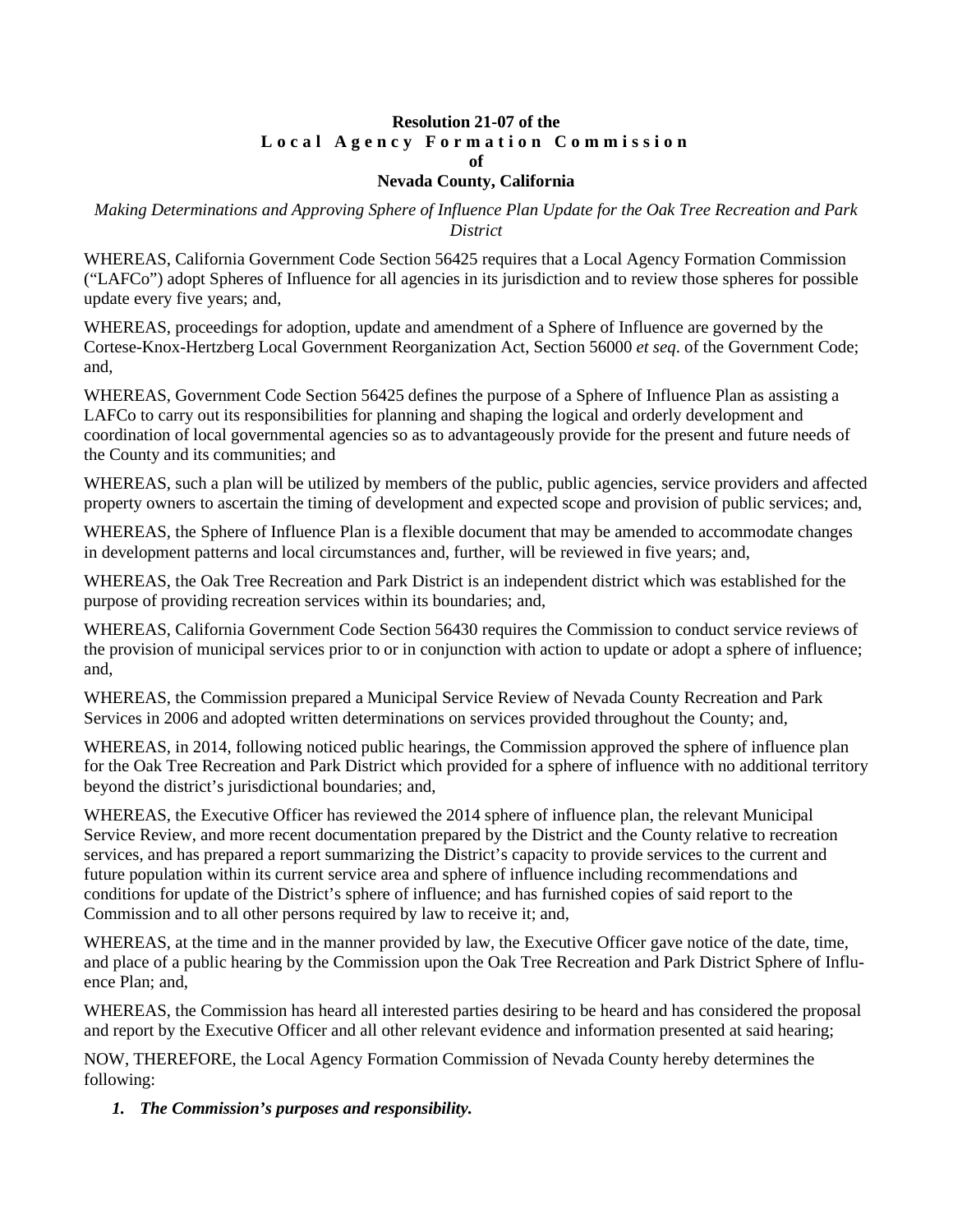The proposed update of the Sphere of Influence Plan for the Oak Tree Recreation and Park District, including the conditions established herein, is consistent with the purposes and responsibility of the Commission for planning the logical and orderly development and coordination of local governmental agencies so as to advantageously provide for the present and future needs of the County and its communities.

# *2. Considerations specified in Government Code Section 56425 (e).*

The Commission has considered the documentation on file in this matter, including the Municipal Service Review listed above, the Sphere of Influence Plan report prepared by LAFCo staff, and various reports provided to the Commission as they relate to the following considerations stated in Government Code Section 56425(e):

### *a. The present and planned land uses in the area, including agricultural and open space lands.*

Territory within the Oak Tree Recreation and Park District is under the land use authority of Nevada County. The General Plan provides for a variety of land uses, including residential, commercial and industrial. The sphere of influence for the District includes no lands beyond the District's jurisdictional boundaries.

### *b. The present and probable need for public facilities and services in the area.*

In addition to the recreation services provided by the District, the subject territory receives a variety of services from other agencies, including fire protection and emergency response, public safety, streets and traffic circulation, general government services, and wastewater services (some portions).

*c. The present capacity of public facilities and adequacy of public services that the agency provides or is authorized to provide.*

The Sphere of Influence Plan report documents the District's capacity to meet current and projected demands.

*d. The existence of any social or economic communities of interest in the area if the Commission determines that they are relevant to the agency.*

Relevant communities of interest are discussed in the Sphere of Influence plan report. Two unincorporated communities are served by the District: French Corral and North San Juan.

*e. For agencies that provide sewer, water or structural fire protection, the need of any disadvantaged unincorporated communities for those public facilities and services.*

The Oak Tree Recreation and Park District does not provide any of the listed services.

# *3. Considerations specified in Government Code Section 56425(i).*

The Commission has considered the documentation on file in this matter submitted by the District and other interested agencies and individuals, as well as the Municipal Service Review and various staff reports provided to the Commission and has established the nature, location, and extent of the functions or classes of services provided by the District. The Oak Tree Recreation and Park District operates under the provisions of the California Public Resources Code (Sections 5780, *et seq.*). The District provides the following recreation services as authorized under the provisions of the statute throughout its jurisdiction:

- a. Organization, promotion and conduct of community recreation programs
- b. Establishment and operation of systems of recreation and recreation facilities
- c. Acquisition, construction, improvement, maintenance and operation of recreation facilities.

NOW, THEREFORE, the Local Agency Formation Commission of Nevada County also makes the following findings and determinations: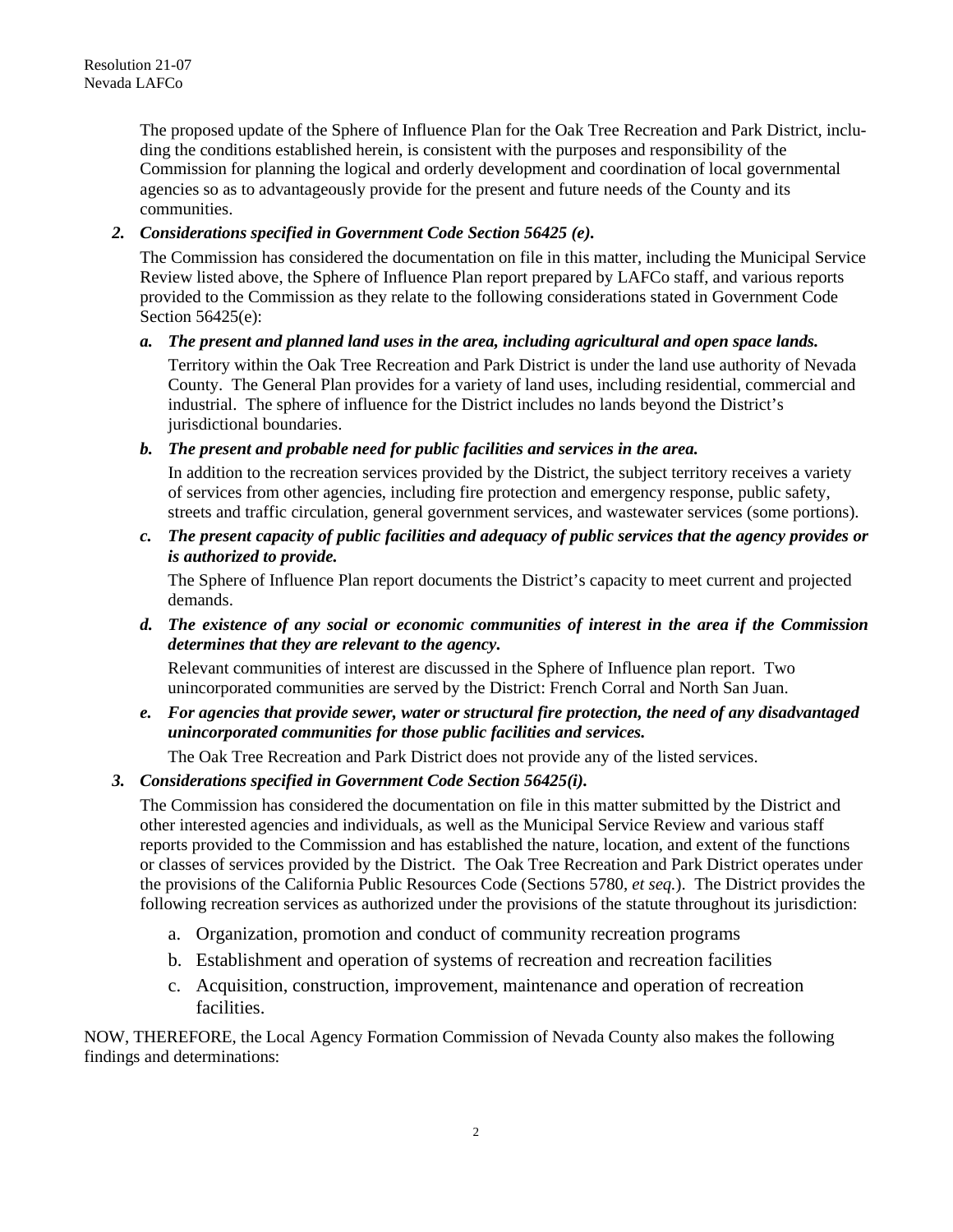Resolution 21-07 Nevada LAFCo

- 1. The Commission finds that the update of the Sphere of Influence Plan for the Oak Tree Recreation and Park District is consistent with the land use designations of the applicable land use authorities and with the Spheres of Influence of other service providers in the area.
- $2.$ The Commission, as Lead Agency for the purposes of the California Environmental Quality Act (CEQA), hereby determines that the update of the District's Sphere of Influence Plan will have no foreseeable environmental impacts and is therefore exempt from the California Environmental Ouality Act (CEOA) under the provisions established by Section 15061 (b)(3) of the State CEOA Guidelines; and the Commission's determinations supporting CEOA's Common Sense Exemption are as follows:
	- The sphere of influence is coterminous with the District's boundary and service area, and no change to  $\bullet$ this status is contemplated.
	- $\bullet$ The District's service capacity is sufficient only for continued service within existing service areas.
	- The service provided by the District is consistent with the General Plan, as well as with the current land  $\bullet$ uses and needs of the residents.
	- $\bullet$ No unusual circumstances relative to the District's services or to LAFCo's update of the sphere of influence have been identified.

AND, FURTHER, the Commission resolves and orders the following:

- 1. The Oak Tree Recreation and Park District Sphere of Influence Map, included herein as Exhibit A, and containing only lands within the District's jurisdictional boundaries, is hereby adopted by the Commission.
- 2. The services provided by the District are heretofore designated as Recreation and Park services as authorized by the California Public Resources Code, Sections 5780, et seq).
- 3. The Oak Tree Recreation and Park District Sphere of Influence Plan, contained within the report titled Nevada County Recreation and Park Districts Sphere of Influence Plans 2021, incorporating information provided by the 2006 Municipal Service Review, undated as relevant, as well as current information regarding the District's service capabilities as required by Section III of the Commission's Policies (Sphere of Influence Policies), is hereby approved and adopted by the Commission, and by this reference incorporated herein.
- 4. All changes of organization or reorganization for Oak Tree Recreation and Park District must be consistent with the updated Sphere of Influence Plan and Map, as well as with adopted LAFCo Policies and Procedures.
- 5. The Commission directs staff to file a Notice of Exemption as lead agency pursuant to Public Resources Code Section 21152 and Section 15075 of the CEQA Guidelines.

The foregoing resolution was duly passed by the Local Agency Formation Commission of Nevada County at a regular meeting held on November 18, 2021, by the following roll call vote:

Ayes: Bullock, Heck, Mangel, Miller, Minett, Zabriskie, Susman

Noes: none

Abstentions: none

Absent: Aguilar, Hoek

Signed and approved by me after its passage this 18<sup>th</sup> day of November, 2021.

Josh Susman, Chair Nevada LAFCo

Attest: SR Jones, Executive Officer